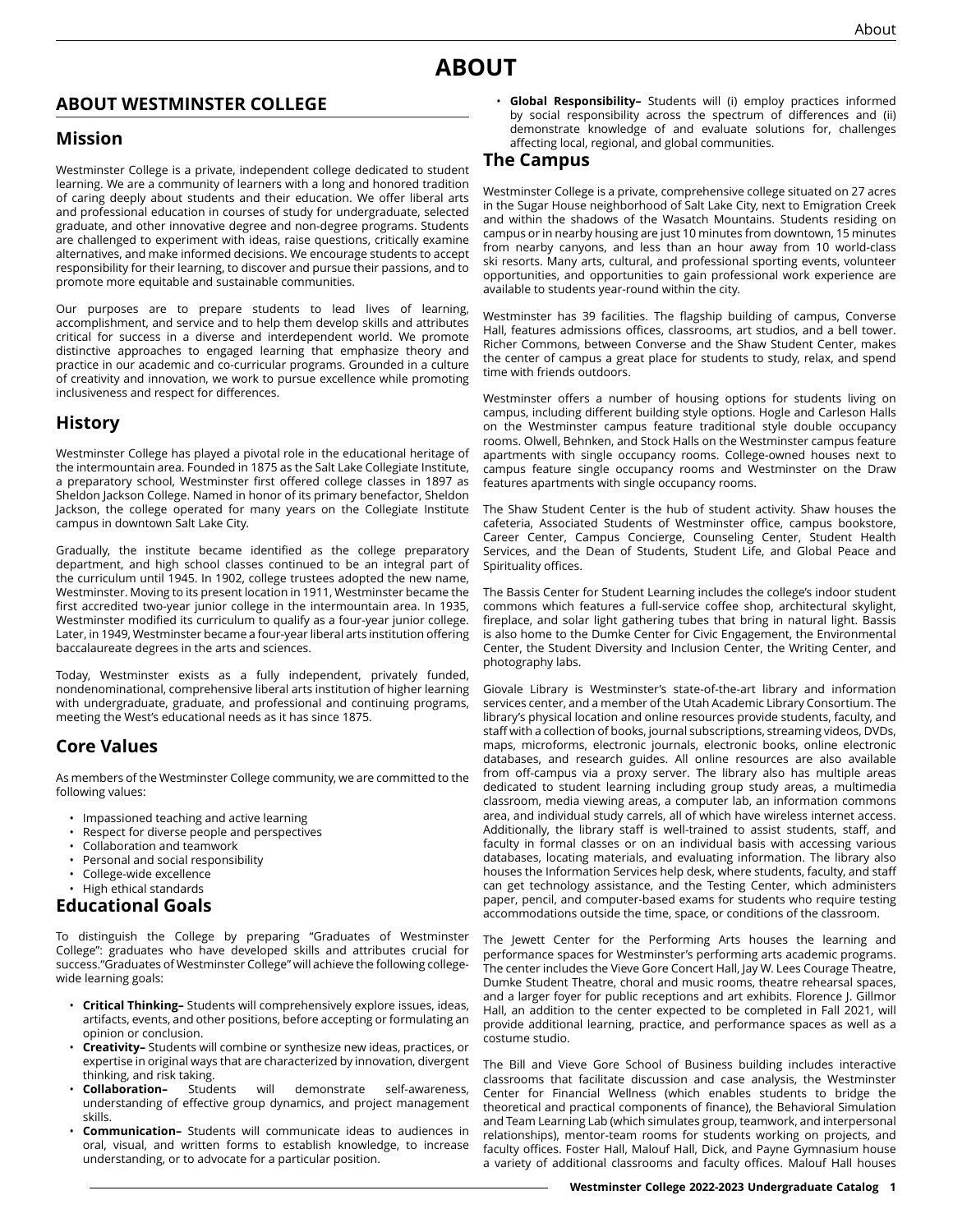the nursing anesthesia skills lab which includes a simulation laboratory to support experiential learning. The Eccles Ceramics Center houses Westminster's ceramic art classes, including wheel-thrown and hand-built pottery.

The Meldrum Science Center is a four-story, 60,000-square-foot facility which features 14 high-tech classrooms with integrated laboratories and five dedicated research labs designed to support active, hands-on learning to prepare students to be critical thinkers and problem solvers. Meldrum provides space for undergraduate research, which is an important aspect of Westminster's inquiry-based liberal arts curriculum and a significant factor in the success of graduates. Meldrum's layout clusters faculty offices and student workspaces to promote interaction and cross-disciplinary learning. As a LEED® Platinum certified building, Meldrum is also the college's most visible example of sustainability in action. Among Meldrum's many energysaving features are a rooftop 20kW solar panel system, use of ambient light and recycled water, and locally sourced building materials.

Walker Hall houses the Center for Veteran and Military Services, the Office for Global Engagement, and mail services. Bamberger Hall houses various campus administrative offices.

Nunemaker Place, home to the Honors College, serves as a gathering place for Honors students, staff, and faculty. Nunemaker is located beside Emigration Creek.

The Dolores Doré Eccles Health, Wellness, and Athletic Center (HWAC) first and second floors house a fitness complex featuring a gymnasium, climbing wall, swimming pool, fitness and training center, lockers, and training space. HWAC's third floor is home to the college's renowned School of Nursing and Health Sciences, which provides classrooms, offices, and a Skills Center that includes a state-of-the-art simulation laboratory to support experiential learning for students at all levels of nursing education.

Dumke Field and underground parking structure houses Westminster's soccer and lacrosse teams as well as other intramural and club sports. Westminster College Athletics is a member of the Rocky Mountain Athletic Conference (RMAC) and NCAA Division II. Westminster currently has 17 NCAA II sports teams and 7 non-NCAA sports teams, including: basketball (men's and women's), cross country (men's and women's), golf (men's and women's), alpine skiing (men's and women's), lacrosse (men's and women's), soccer (men's and women's), indoor/outdoor track and field (men's and women's), and volleyball (women's). Westminster's snowboard teams are members of the United States Collegiate Ski and Snowboard Association (USCSA). The Men's Soccer Club and the Spirit Team (cheer and dance) are non-affiliated programs in Athletics. The cycling team (men's and women's) is affiliated with USA Cycling and the Inter-mountain Collegiate Cycling Conference (ICCC).

## **The Faculty**

There are approximately 148 [full-time faculty a](https://catalog.westminstercollege.edu/current/undergraduate/about/administration-and-faculty.html)nd 236 adjunct instructors who teach at Westminster College. Of the full-time faculty, more than 93% hold the highest degree available in their fields. Among the members of the faculty are published writers, active scholars, and many who left successful professional careers to teach.

Westminster faculty bring noteworthy scholars, performers, business leaders, and community advocates to campus through several lecture series. The Anne Newman Sutton Weeks poetry series brings distinguished poets from around the world. The Tanner-McMurrin Lecture Series attracts an outstanding scholar in the history and philosophy of religion each spring. The Bastian Foundation Diversity Lectures Series helps focus the College's commitment to diversity, equity, and inclusion. The Kim T. Adamson Chair and annual lecture brings international perspectives to disciplines and majors throughout the college. The Westminster Concert Series features Westminster music faculty and other superb local and out-of-state musicians —many of them nationally or internationally respected—in the Vieve Gore Concert Hall.

## **The Students**

Deeply committed to each student's success, Westminster College is a challenging and supportive community of learners where students take full advantage of our campus, the city, and the mountains. In the Fall of 2019, Westminster enrolled approximately 2,215 students (1,740 undergraduate and 475 graduate students). In the Fall of 2019, 49% of first-time first-year students enrolled were from Utah, while 48% were from out of state and 3% were international or non-resident students.

## **Academics**

Westminster offers 39 undergraduate majors (conferring BA, BS, BBA, and BFA degrees) and 13 graduate programs. In addition to 38 undergraduate minors, Westminster also offers various emphases/concentrations/tracks within majors and programs, a unique degree or certificate through the Honors College, advising paths for pre-professional health and pre-law, and Chinese, Japanese, Latin, and Human Performance and Wellness course-only areas of study. Westminster also offers a 3+2 Engineering program that allows students to explore their interests in a liberal arts setting and begin to prepare for a career in engineering before completing studies at a partner school. All areas of Westminster's academics make extensive use of technology in the curriculum. Network connections are available in all classrooms and technology assistance is available on campus seven days a week for students, faculty, and staff.

All undergraduate students are encouraged to showcase their research at the annual Undergraduate Conference, an all-day event that recognizes the academic achievement of students engaged in high-level research under the guidance of college faculty members. Many students also have the opportunity to present their work at national conferences or have it published in *The Myriad*, Westminster's student-published academic journal.

## **Student Life and Services**

Detailed information on student life and services can be found in the Student Handbook, which is available for download or viewing on the Student Life web page each fall. The handbook contains information on:

- Academic Advising
- Academic Honesty
- Alcohol and Drug Abuse Prevention Program
- Athletics and Intramural Programs
- Campus Crime and Safety
- Campus Organizations
- Career Resource
- Computer Ethics and Use Policy
- **Counseling**
- Federal Laws Affecting Students' Rights
- **Internships**
- **Orientation**
- Policies and Procedures
- Residential Life
- Sexual Harassment Policy
- Smoking Policy
- Spiritual Life
- Student Disciplinary Code
- Student Involvement and Leadership
- Student Resources
- Substance and Alcohol Abuse and Weapons Policy
- **Testing**
- **Tutoring**
- Veterans Services • Volunteer Service Learning

## **Accreditation and Affiliation**

Westminster College is accredited by the Northwest Commission on Colleges and Universities.

- The Bill and Vieve Gore School of Business is accredited by the Association of Collegiate Business Schools and Programs
- The Nursing Program is accredited by the Commission on Collegiate Nursing Education
- The Master of Science in Nurse Anesthesia (MSNA) program is accredited by the Council on Accreditation for Nurse Anesthesia Programs
- The Master of Public Health program is accredited by the Council on Education for Public Health
- The Master of Science in Mental Health Counseling is accredited by the Council for Accreditation of Counseling and Related Educational Programs
- The School of Education teacher licensure programs are accredited by the Association for Advancing Quality in Educator Preparation (AAQEP):
	- Elementary Education, undergraduate and Master of Arts in Teaching
	- Special Education, undergraduate and Master of Arts in Teaching
- Secondary Education, Master of Arts in Teaching

Programs at Westminster College are approved for veterans' benefits, and the College is authorized under Federal law to enroll non-immigrant students.